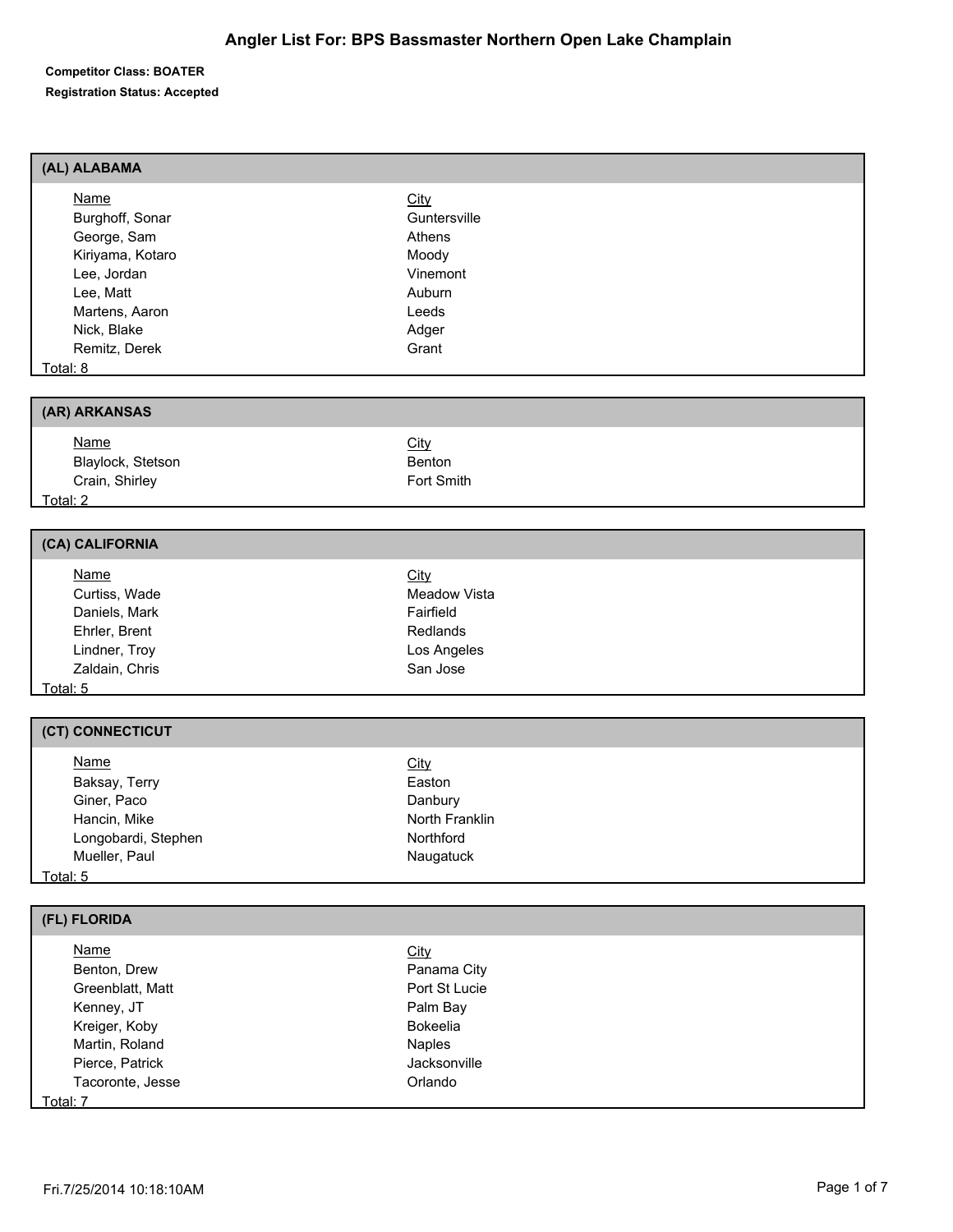| (GA) GEORGIA      |                          |
|-------------------|--------------------------|
| <b>Name</b>       | <b>City</b>              |
| Blevins, Carroll  | Jonesboro                |
| Frazier, Micah    | Newnan                   |
| Hardy II, Wil     | Harlem                   |
|                   |                          |
| Morrow, Troy      | Eastanollee              |
| Newson, Kendall   | Decatur                  |
| Yasinski, Derek   | Senoia                   |
| Total: 6          |                          |
| (ID) IDAHO        |                          |
| <b>Name</b>       | <b>City</b>              |
| Palaniuk, Brandon | Hayden                   |
| Total: 1          |                          |
|                   |                          |
| (IL) ILLINOIS     |                          |
| <b>Name</b>       | City                     |
| Dunham, Richard   | <b>Arlington Heights</b> |
| Minnick, Roy      | New Lenox                |
| Ottinger, Ron     | <b>Crystal Lake</b>      |
| Owens, Dan        | Byron                    |
| Total: 4          |                          |
|                   |                          |
| (IN) INDIANA      |                          |
| <b>Name</b>       | City                     |
| Buss, Andrew      | North Liberty            |
| McDonald, Bmac    | Greenwood                |
| Rees, Shane       | Middletown               |
| Schmitz, Todd     | Goshen                   |
| Wheeler, Jacob    | Indianapolis             |
| Total: 5          |                          |
|                   |                          |
| (KY) KENTUCKY     |                          |
| <b>Name</b>       | <b>City</b>              |
| Day, Bill         | Frankfort                |
| Evans, Charlie    | Gilbertsville            |
| Gerrein, Chris    | Villa Hills              |
| Jones, Shannon    | Kimper                   |
| Mcdonald, Timothy | Prestonsburg             |
| Roy, Bradley      | Lancaster                |
| Sadler, Drew      | Richmond                 |
| Woods, Boo        | Oneida                   |
| Total: 8          |                          |
|                   |                          |
| (LA) LOUISIANA    |                          |
| <b>Name</b>       | City                     |
| Dillard, Jim      | West Monroe              |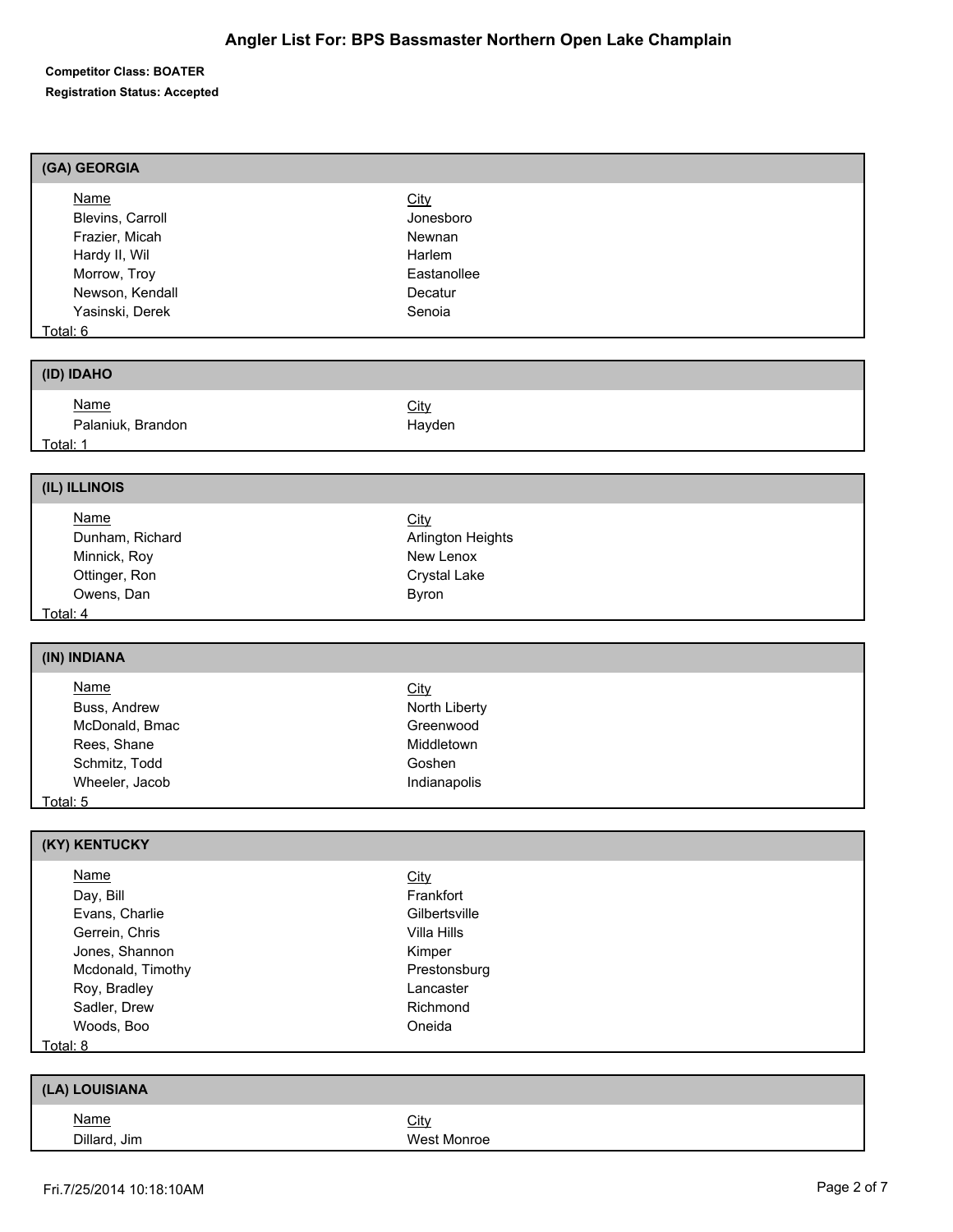Total: 1

| (MA) MASSACHUSETTS |                   |  |
|--------------------|-------------------|--|
| <b>Name</b>        | <b>City</b>       |  |
| Aldrich, Tim       | Shutesbury        |  |
| Morrissette, David | South Hadley      |  |
| Walker, Gary       | Amesbury          |  |
| Wood, Joseph       | <b>Fall River</b> |  |
| Total: 4           |                   |  |
|                    |                   |  |
| (ME) MAINE         |                   |  |
| <b>Name</b>        | <b>City</b>       |  |
| Carter, Jonathan   | South Portland    |  |
| Costa, Mark        | Andover           |  |
| Total: 2           |                   |  |
|                    |                   |  |
| (MI) MICHIGAN      |                   |  |
| <b>Name</b>        | City              |  |
| Banks, Devon       | Lake Orion        |  |

| Banks, Devon       | Lake Orion                |
|--------------------|---------------------------|
| Caver, Michael     | Southfield                |
| Ferguson III, Art  | <b>Saint Clair Shores</b> |
| Hempel, John       | <b>Brownstown</b>         |
| Holwerda, Philip   | Ada                       |
| Johnson, Skip      | Wales                     |
| Kempkers, Kyle     | <b>Hamilton</b>           |
| Mallory, Buck      | Lawton                    |
| Nielsen, Ben       | Lowell                    |
| Pipkens, Chad      | Holt                      |
| Robinson, Tommy    | Westland                  |
| Smith, Ripnlips    | Harrison Twp              |
| Tulgestka, Erhardt | Posen                     |
| York, Steve        | <b>Bronson</b>            |
| Total: 14          |                           |

| (MN) MINNESOTA  |                   |
|-----------------|-------------------|
| <b>Name</b>     | <b>City</b>       |
| Douglas, Josh   | Shakopee          |
| Feider, Seth    | Bloomington       |
| Figi, John      | Bloomington       |
| Lindner, Jim    | Baxter            |
| Mansfield, Greg | <b>Burnsville</b> |
| Total: 5        |                   |

| (MS) MISSISSIPPI             |                             |
|------------------------------|-----------------------------|
| <u>Name</u><br>Mosley, Brock | <b>City</b><br>Collinsville |
| Total: 1                     |                             |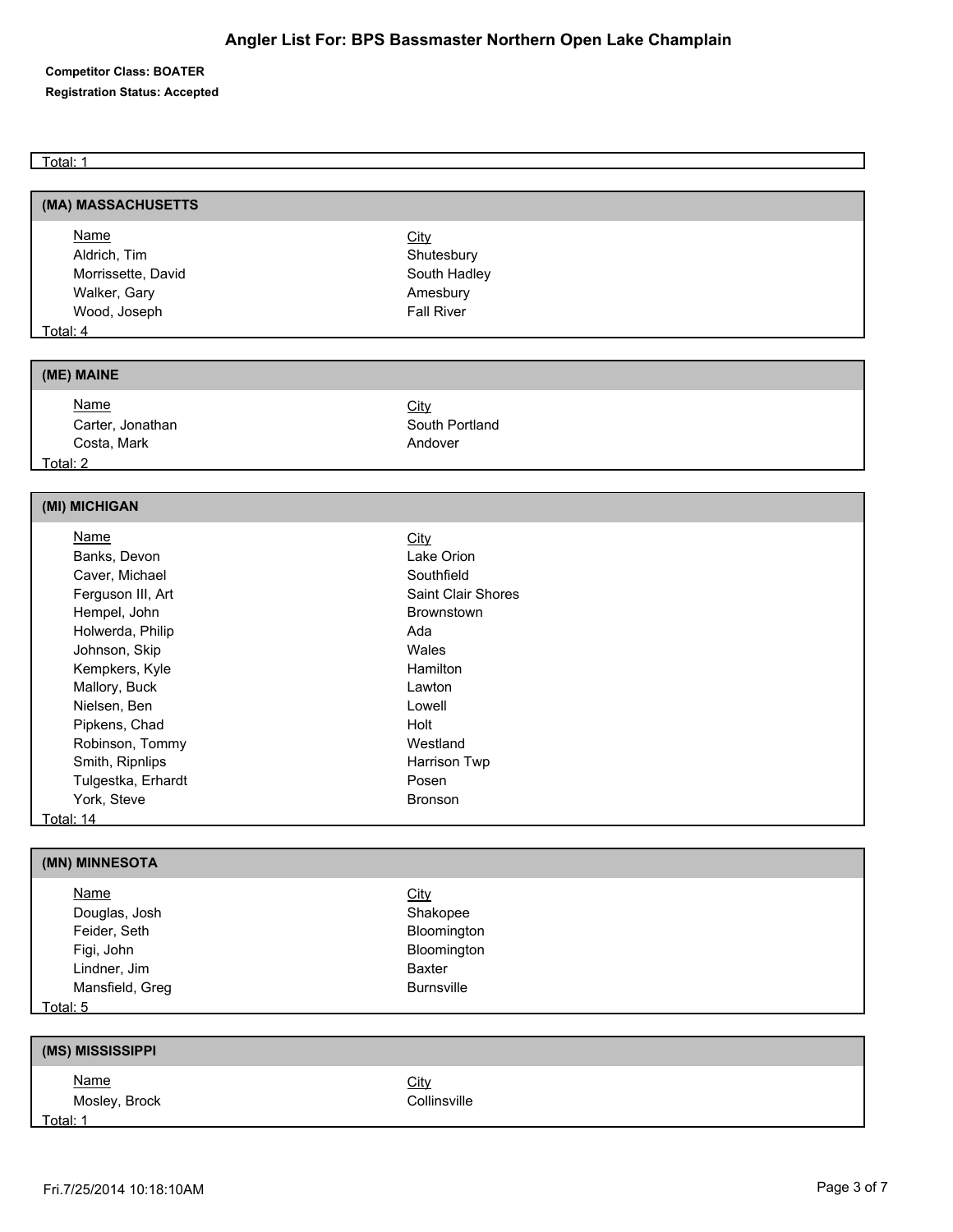Carthage Winston Salem Winston Salem Mooresville Scotland Neck Lincolnton Wake Forest

## **Competitor Class: BOATER Registration Status: Accepted**

## **(NC) NORTH CAROLINA**

| Name              | City |
|-------------------|------|
| Caldwell, Jamey   | Car  |
| Elliott, Randy    | Win  |
| Grein, Tim        | Win  |
| Hauser, Wayne     | Moc  |
| Kemp, Powell      | Sco  |
| Lineberger, Shane | Linc |
| Wolak, Dave       | Wal  |
| Total: 7          |      |

### **(NH) NEW HAMPSHIRE**

Name City Cooper, RC Nashua Lucarelli, Joe Center Harbor Lucarelli, Steve **Meredith** Parker, Scott Candia Straitiff, Dan Nashua Total: 5

### **(NJ) NEW JERSEY**

| Name               | <u>City</u>        |  |
|--------------------|--------------------|--|
| Dipalma, Gregory   | <b>Millville</b>   |  |
| Gluszek, Pete      | Mount Laurel       |  |
| laconelli, Michael | <b>Pitts Grove</b> |  |
| McCrone, Richard   | Cream Ridge        |  |
| Peine, Emery       | Newton             |  |
| Sentore, Michael   | Gloucester City    |  |
| Townsend, Craig    | Westampton         |  |
| Total: 7           |                    |  |

### **(NY) NEW YORK**

| <b>Name</b>      | <b>City</b>    |
|------------------|----------------|
| Caswell, Sean    | Highland       |
| Fiorille, George | Moravia        |
| Flint, Chris     | Potsdam        |
| Hammond, Douglas | South Westerlo |
| Hanson, James    | Yulon          |
| Hippert, Jeff    | Hamburg        |
| Malzahn, John    | Sparrow Bush   |
| Pelletier, John  | Castleton      |
| Pickard, Steven  | Fulton         |
| Root, James      | Greene         |
| Wilkes, Sean     | Latham         |
| $+ -1.44$        |                |

Total: 11

| (OH) OHIO   |      |
|-------------|------|
| <u>Name</u> | City |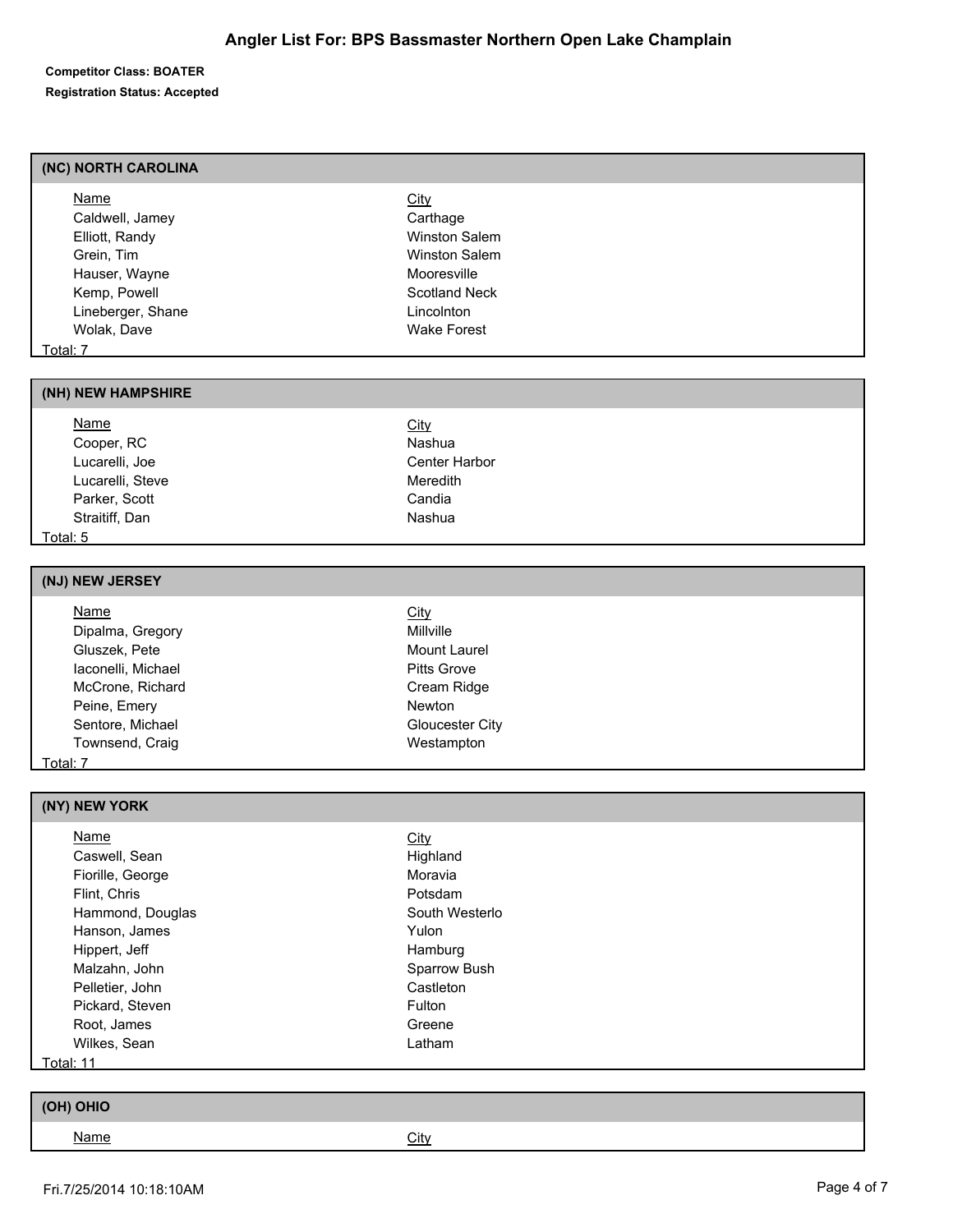## **Angler List For: BPS Bassmaster Northern Open Lake Champlain**

## **Competitor Class: BOATER Registration Status: Accepted**

| Byers IV, Bill    | Lewis Center       |  |
|-------------------|--------------------|--|
| Cook, Brian       | Sandusky           |  |
| Cremeans, Scott   | Albany             |  |
|                   | Fairborn           |  |
| Draughn, Larry    |                    |  |
| Hartley, Charlie  | Grove City         |  |
| Hicks, Mark       | Glouster           |  |
| Holt Jr, Donald   | Perrysburg         |  |
| Johnson, Tony     | Alexandria         |  |
| McCoy, Michael    | Mentor On The Lake |  |
| Molan, Paul       | Chardon            |  |
| Shryock, Hunter   | Newcomerstown      |  |
| Vermilyea, Matt   | Perrysburg         |  |
| Vitaro, Jimmy V.  | Wooster            |  |
| <u> Total: 13</u> |                    |  |
|                   |                    |  |
| (OK) OKLAHOMA     |                    |  |
| <b>Name</b>       | City               |  |
| Elam, James       | Tulsa              |  |
| Smith, David      | Del City           |  |
| <u>Total: 2</u>   |                    |  |
|                   |                    |  |
| (PA) PENNSYLVANIA |                    |  |

| Name             | <b>City</b>   |  |
|------------------|---------------|--|
| Belinda, Tom     | Hollidaysburg |  |
| Clingenpeel, Jay | Washington    |  |
| Manson, Travis   | Conshohocken  |  |
| Mazzitelli, Paul | Pittston      |  |
| Mcmullen, James  | Quakertown    |  |
| McMullen, Kirk   | Greensburg    |  |
| Mizenko, David   | Wrightsville  |  |
| Nitkiewicz, Rick | Pittsburgh    |  |
| Rinkers, Jack    | Swarthmore    |  |
| Sterner, Todd    | Mechanicsburg |  |
| Total: 10        |               |  |

| (RI) RHODE ISLAND              |                        |
|--------------------------------|------------------------|
| <u>Name</u><br>Wolfenden, Mike | <u>City</u><br>Warwick |
| Total: 1                       |                        |

| (SC) SOUTH CAROLINA |             |
|---------------------|-------------|
| <b>Name</b>         | <b>City</b> |
| Auten, Todd         | Lake Wylie  |
| Latimer, Brian      | Belton      |
| Murphy, Michael     | Lexington   |
| Total: 3            |             |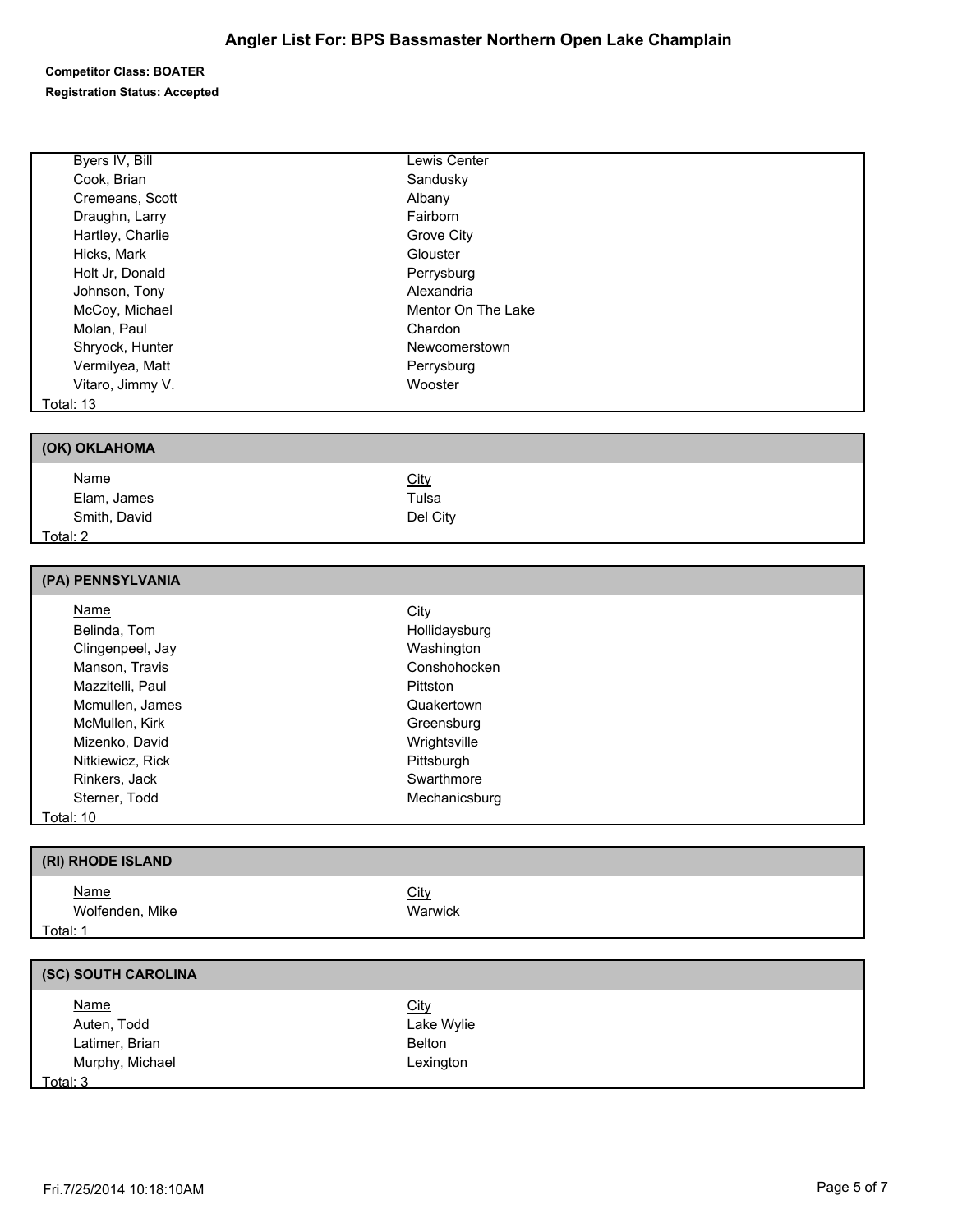## **(TN) TENNESSEE**

| Name               | <b>City</b> |  |
|--------------------|-------------|--|
| Card, Brandon      | Caryville   |  |
| Clouse, Gary       | La Vergne   |  |
| Cook, Joshua       | Clarksville |  |
| Coulter, Brandon   | Knoxville   |  |
| DeFoe, Ott         | Knoxville   |  |
| Neal, Michael      | Dayton      |  |
| Sensabaugh, Gerald | Gray        |  |
| Walker, David      | Sevierville |  |
| Total: 8           |             |  |
|                    |             |  |

| (TX) TEXAS      |             |  |
|-----------------|-------------|--|
| <b>Name</b>     | <b>City</b> |  |
| Cloud, Jeff     | Lubbock     |  |
| Crist, Trait    | Fort Worth  |  |
| Dove, Kurt      | Del Rio     |  |
| Eisenmann, Gene | Frisco      |  |
| Fukae, Shin     | Palestine   |  |
| Jocumsen, Carl  | Frisco      |  |
| Workman, Craig  | Fort Worth  |  |
| Total: 7        |             |  |

# **(VA) VIRGINIA**

| <b>Name</b>         | <u>City</u>         |
|---------------------|---------------------|
| Daves, Chris        | Hopewell            |
| Daves, Woo          | <b>Spring Grove</b> |
| Loughran, Ed        | Mechanicsville      |
| Pagnato, Paul       | Reston              |
| Shuler, Jared       | Marion              |
| Warren, Don         | Chesterfield        |
| $f \circ f \circ f$ |                     |

## Total: 6

## **(VT) VERMONT** Name City Case, Jonathan Swanton Swanton Kennedy, Jimmy **Plainfield** Labelle, Bryan **Hinesburg** Hinesburg Lavictoire, Thomas **West Rutland** Lyon, Casey **Eden** Roberts, The Gremlin Rutland Total: 6

| (WA) WASHINGTON              |                              |
|------------------------------|------------------------------|
| <u>Name</u><br>Clausen, Luke | <b>City</b><br>Otis Orchards |
| Total: 1                     |                              |